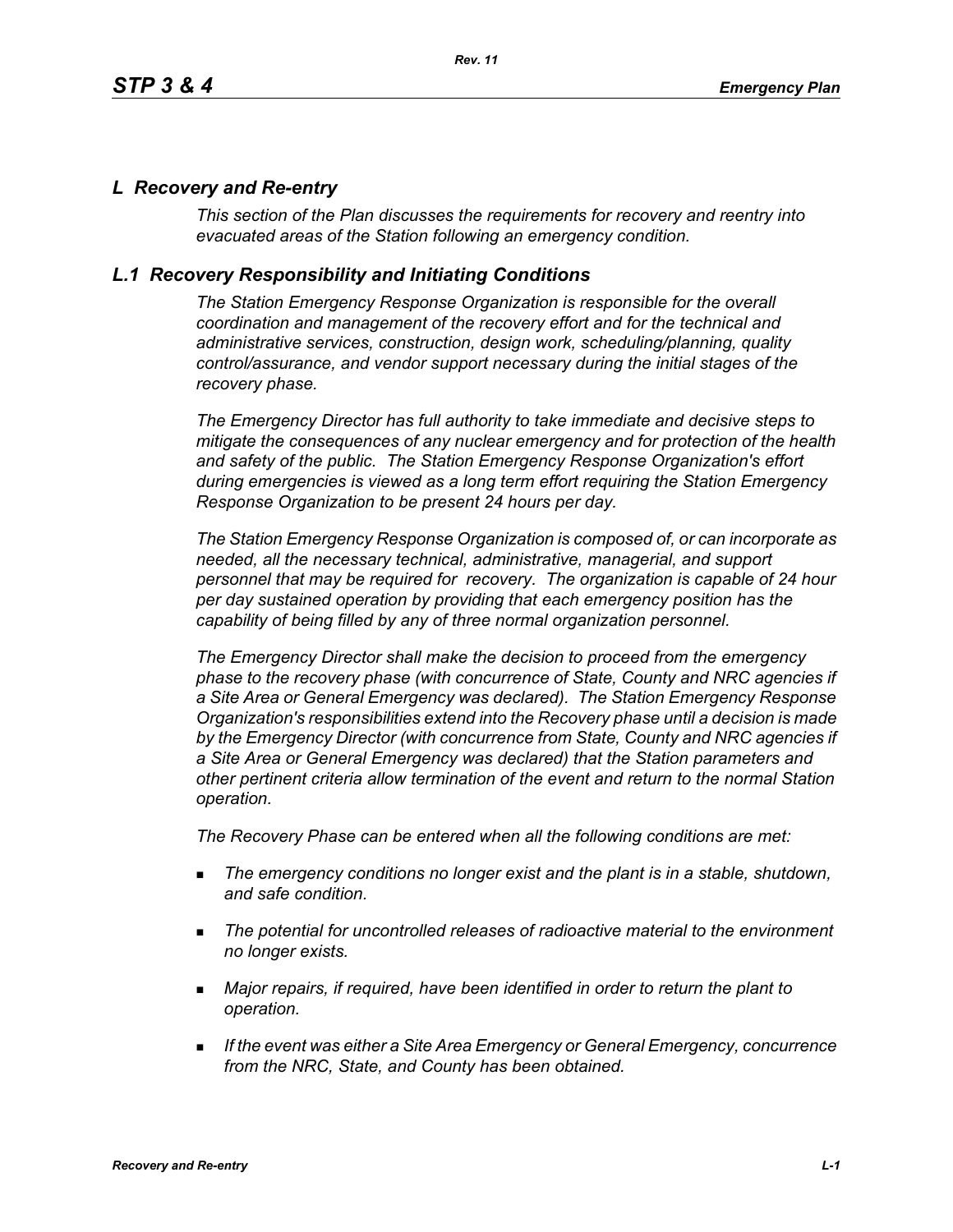# *L.2 Recovery Conduct*

*Accounting for the particular situation, the Recovery phase will be conducted to restore the Station to normal operating conditions. Some emergency classifications (i.e., Unusual Event, Alert) may require only brief or no recovery actions where more severe classifications (i.e., Site Area Emergency, General Emergency) may necessitate complex recovery actions.*

# *L.3 Recovery Phase*

*In general, the Recovery phase will consist of:*

- *Logical evaluation of the cause and effect of the emergency;*
- *Planning necessary activities to place the Station in a configuration ready for restart;*
- *Analysis of the exposures to Station personnel;*
- *Analysis of effluent, and environmental data to quantify offsite consequences, if any;*
- *Assembly of the Recovery Organization needed to expediently implement recovery; and,*
- *Implementation of radiological controls for reentry into affected areas by posting radiation, contamination, and airborne radioactive material warning signs and entry requirements and stay times based on current surveys.*

# *L.4 Recovery ALARA Philosophy*

*During Recovery, actions will be taken to maintain the Station exposures As Low As Reasonably Achievable (ALARA) in keeping with current management philosophy. Access to affected areas will be in accordance with Title 10 Code of Federal Regulations Part 20 and Environmental Protection Agency 400-R-92-001, Manual of Protective Action Guides and Protective Actions For Nuclear Incidents. All emergency worker exposures will be completely documented. Controlled areas will be posted with contamination, radiation and airborne levels based on current surveys. Stay times will be calculated for each unknown or high radiation area. Offsite population dose will be calculated by processing thermoluminescent dosimeters located in the Station 10-mile Emergency Planning Zone and using radiological dose assessment/projection models in accordance with procedure 0ERP01-ZV-TP01, Offsite Dose Calculations.*

#### *L.5 Recovery Initiation*

*Decisions to relax protective actions for the public will be made by the appropriate State authorities. The Emergency Director will notify the State Disaster District Sub-2C in Pierce or the State Operations Center in Austin, Matagorda County Emergency Management, and the Nuclear Regulatory Commission when the Station is returned to a safe condition and request that recovery actions be initiated as necessary.*